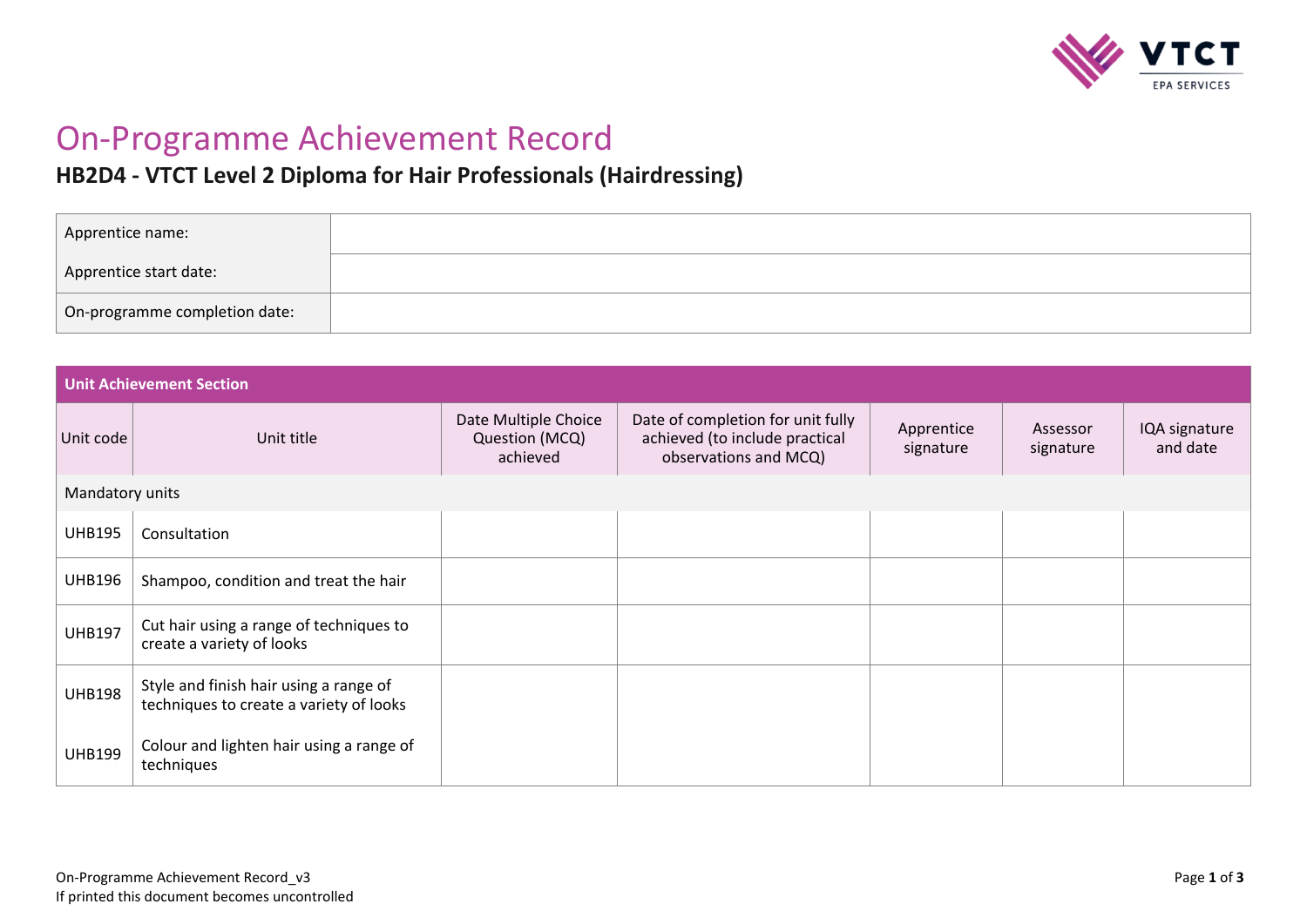

| <b>Unit Achievement Section</b> |                                         |                                                    |                                                                                              |                         |                       |                           |
|---------------------------------|-----------------------------------------|----------------------------------------------------|----------------------------------------------------------------------------------------------|-------------------------|-----------------------|---------------------------|
| Unit code                       | Unit title                              | Date Multiple Choice<br>Question (MCQ)<br>achieved | Date of completion for unit fully<br>achieved (to include practical<br>observations and MCQ) | Apprentice<br>signature | Assessor<br>signature | IQA signature<br>and date |
| Optional units                  |                                         |                                                    |                                                                                              |                         |                       |                           |
| <b>UHB204</b>                   | Perming hair                            |                                                    |                                                                                              |                         |                       |                           |
| <b>UHB205</b>                   | Hair relaxing treatments and techniques |                                                    |                                                                                              |                         |                       |                           |
| <b>UHB206</b>                   | Hair extension services                 |                                                    |                                                                                              |                         |                       |                           |

| Apprentice name:               | Apprentice Signature:        | Date: |
|--------------------------------|------------------------------|-------|
| Employer name:                 | Employer signature:          | Date: |
| <b>Training Provider name:</b> | Training Provider signature: | Date: |